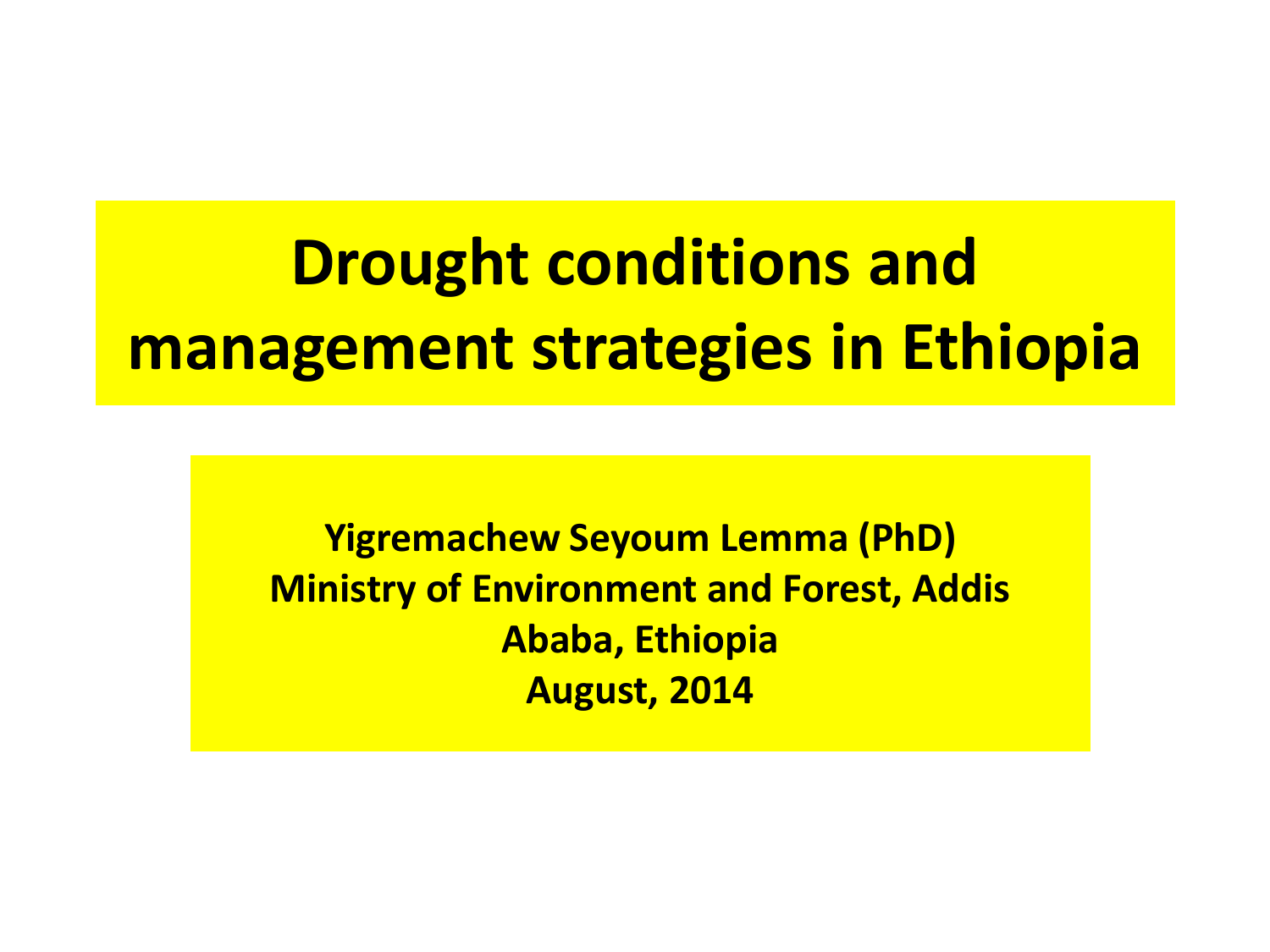# Background

#### • **Disaster includes**:

- **Drought**, flood, human and livestock epidemics, crop pests and conflict
- 30 major drought events over the past nine centuries of which 13 covered the entire nation

#### • **Drought**

- **debilitated the economy and made the most food insecure countries in the world.**
- **Drought induced famine caused the worst disaster**
	- **Disaster event causing immense anguish**
	- **Remains national policy agenda**

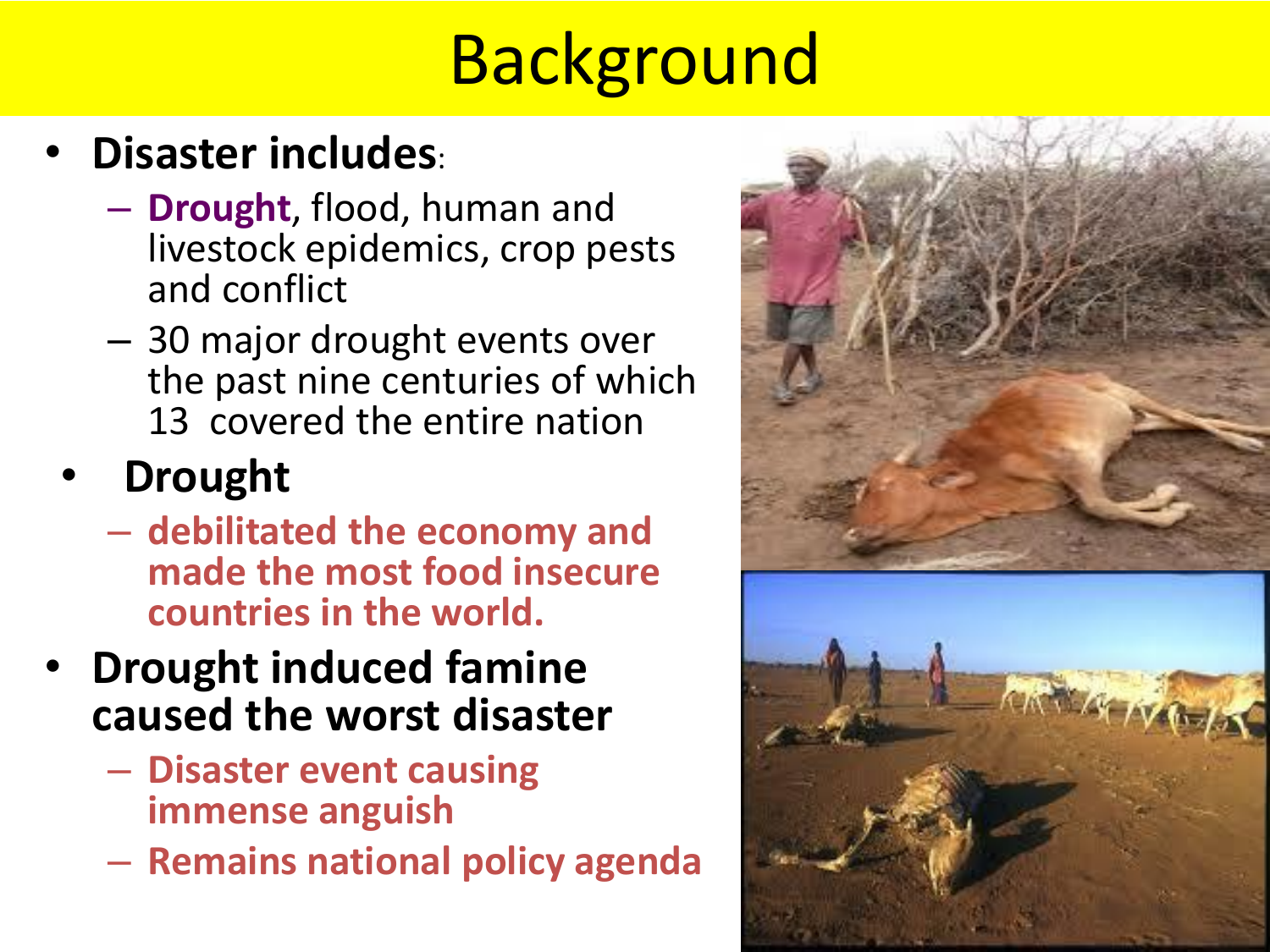### **Drought monitoring and early warning systems**:

- Ethiopia has recognized the need for early warning systems
	- Recurring drought hazard
- Until 1973, there was no organized disaster management institution
	- RRC established in 1973- **alerted UN agencies and**
	- **donor communities**
	- The 1973/74 and 1983/84 famines in Ethiopia
		- attributed to failures of the government administrations to recognize the need for an early warning system

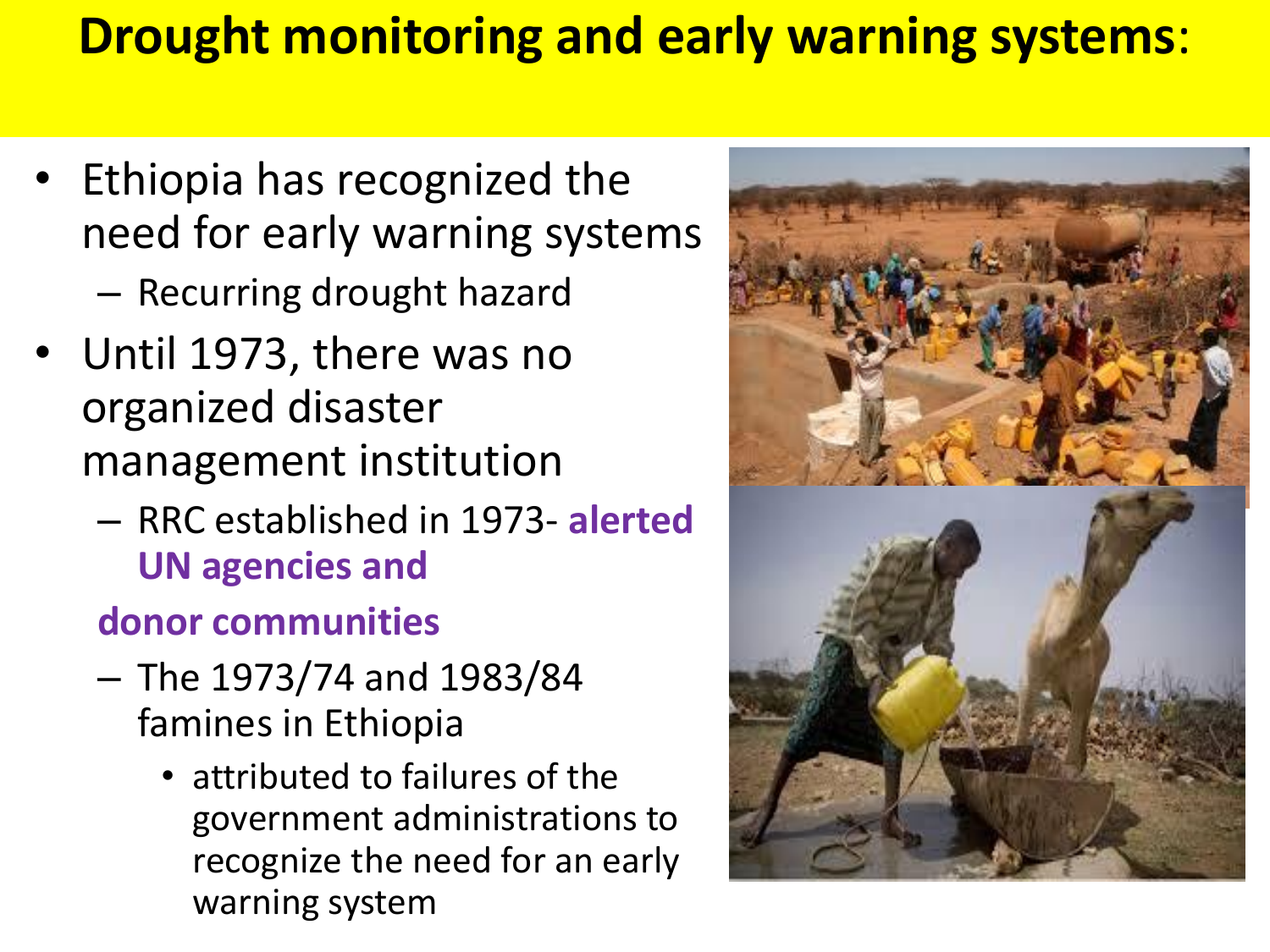#### **Drought monitoring and early warning systems**:

- DPPC- EWS, NCEW
- EWS- is composed of network of various institutions
- NCEW-a multiagency structure
	- MoA, MoH, CSA, EMA, NMSA, ENI and NGOs
- The multiple institutions inform DPPA
- MoA  $\longleftarrow$  DRMFSS  $\longleftarrow$  EWRD
- Well defined org. structure
	- Monthly information in **Amharic** and **English**
	- LEAP (livelihoods, early assessment and protection) index
		- converts agro-meteorological data into crop or rangeland estimates.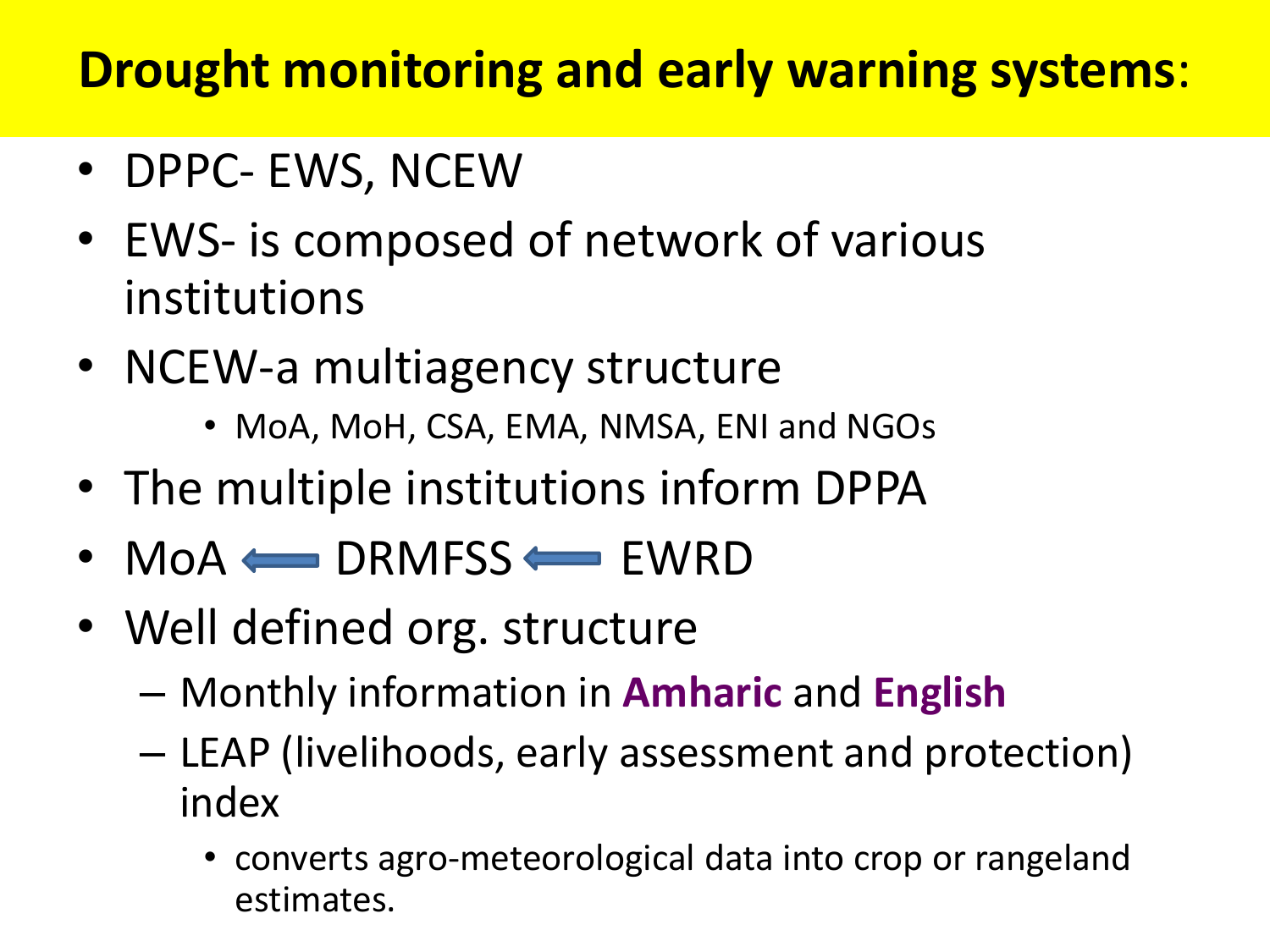## **Vulnerability assessment**

- Drought causes significant impact in the agr. Sector-Oxfam \$1.1 billion per year
- Moisture deficit-failure in crop production
- Pastoralists are the most vulnerable group
	- the drying up of **water sources** and **declining forage** resources for livestock
	- during the 2002-2003 droughts, Ethiopia lost more than *1.4 million animals*
- Causes gender specific impacts
	- about **62%** of water collection in Ethiopia is the responsibility of adult women (queue & violence)
- Less hygiene- illness that reduce productive time
- Size of children at school reduces
- The poor and women are most vulnerable

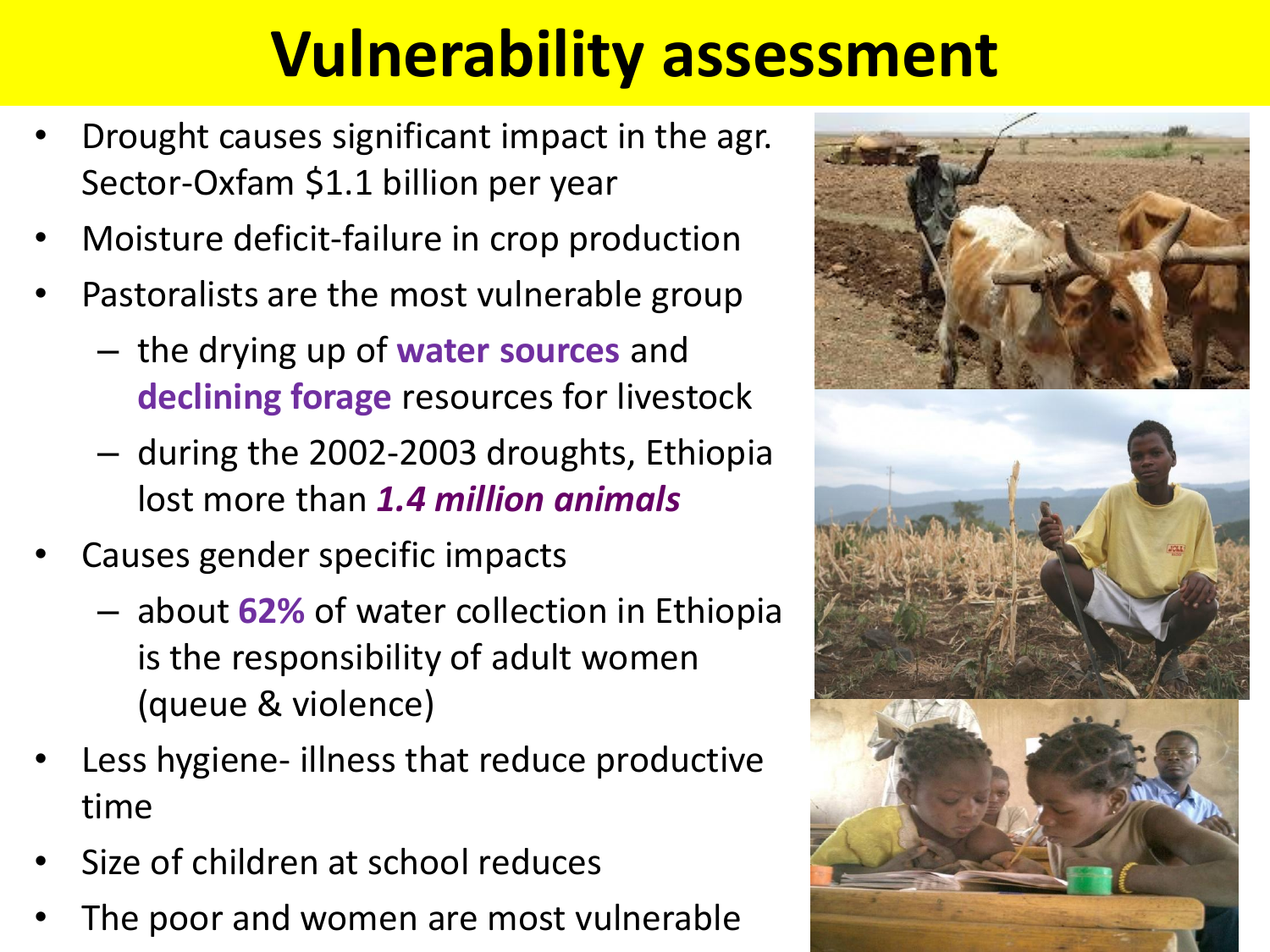## **Emergency relief and drought response**:

- Catastrophic proportions of drought
- Emergency interventions such as:
	- extensive water tankering operations,
	- therapeutic feeding,
	- human health,
	- livestock supplementary feeding,
	- veterinary support services,
	- livestock diversification,
	- slaughter destocking,
	- commercial destocking using market approaches
- Response effectiveness has improved
	- government's commitment to integrate **disaster prevention** and **preparedness plans** with **long-term development policies**
	- **Identification of beneficiaries is conducted transparently**

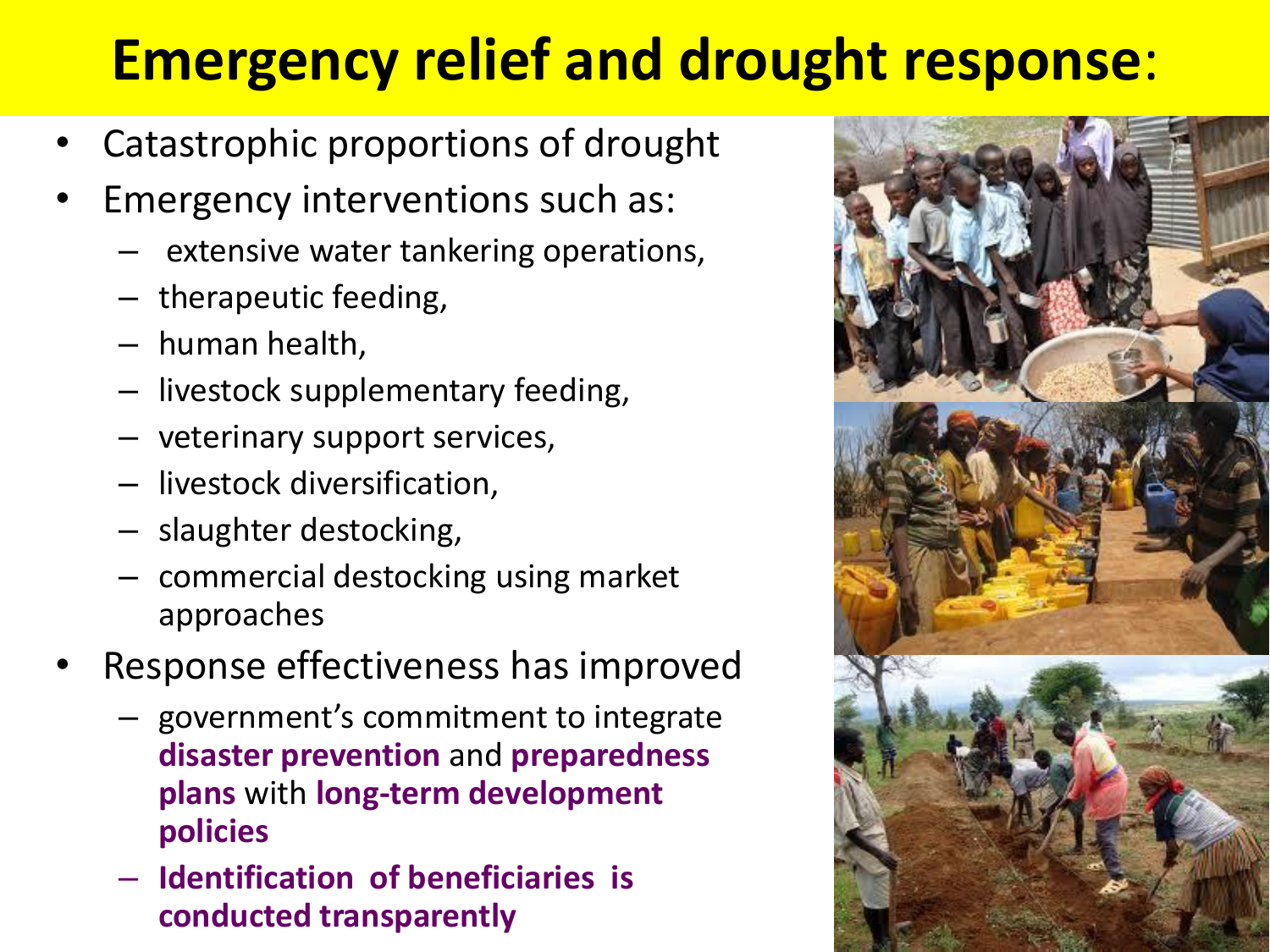### **Preventive measures and knowledge need:**

- Over the years (2007-2010), 66% of the total budget of MoARD went to the DRMFSS.
- Preventive measures
	- PSNP-transferred 7 mill from humanitarian food aid to predictable safety net program-engages the community in packages of preventive measures
	- Sustainable Development and Poverty Reduction Program (SDPRP) and its sequel a Plan for Accelerated and Sustained Development to End Poverty (PASDEP)
- Humanitarian interventions save lives but not able to build capacity
- Efforts in improving knowledge should target:
	- Building capacity to absorb shocks
	- Capacity in terms of networking national and international institutions
	- Database and information management to improve EWS